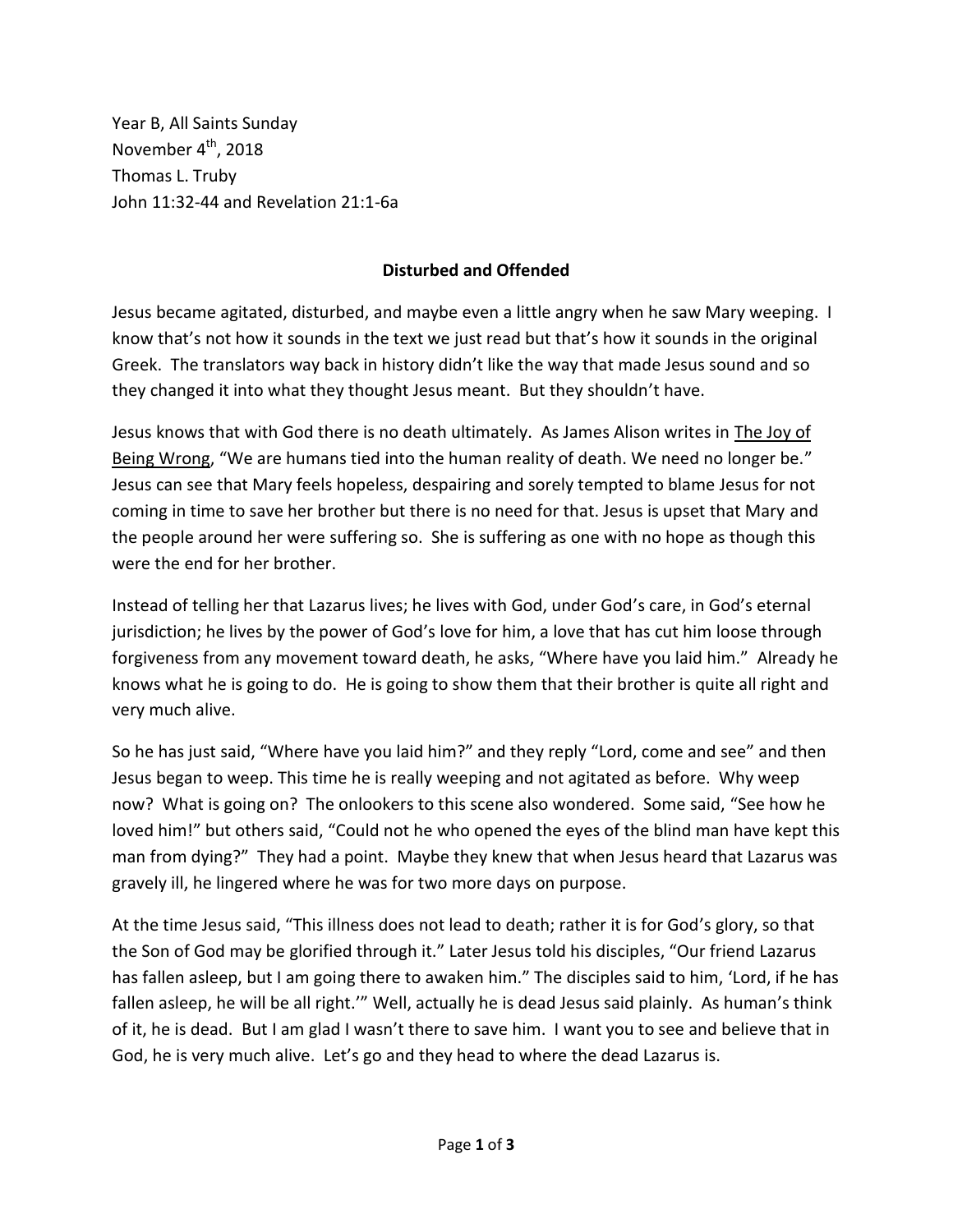But we have forgotten about the weeping Jesus. We really don't know why Jesus wept. Was he looking ahead to the time, coming very soon, when he would lie in a tomb very much like Lazarus and is grieving what he has to go through to show us that God is a God of love and not wrath? Was he weeping with Mary now, feeling her grief, his own soul so in tune with her soul that tears flowed from his eyes? Was he weeping about how much power we give to death, receiving it as almost like God's wrath and growing out of God's supposed anger when actually it is the door to new life in a place where there are no tears and death will be no more, as it says in the passage from Revelation 21?

Mary and Martha saw Lazarus' death as the end for him but Jesus knew the One on the throne had said "See I am making all things new." And the all things new would include a new body that doesn't wear out and fall apart. The Gospel text provides no clear answer as to why Jesus wept. We are left with a Jesus mysteriously out of our control.

"Then Jesus, again greatly disturbed, came to the Tomb." What is happening here? Why is he disturbed again? Maybe we are not meant to know. Maybe his being disturbed disturbs us and pulls us out of our know-it-all lethargy. He is acting in a way we don't understand and that troubles us. The gospels were written to conceal and reveal, to force us to a point of crisis where we must decide whether we are offended by him or believe in him.

"Jesus said, 'Take away the stone.' Martha, the sister of the dead man, said to him, 'Lord, already there is a stench because he has been dead four days." Makes sense to me! Martha, the practical one who lives in the real world knows how it is. It's the same world you and I live in. You open up that tomb and it's not going to be pleasant. In fact, as we think about it the very idea is offensive. Jesus, do I believe you or am I offended by you. At this point Martha is offended.

In a book by David McCracken entitled The Scandal of the Gospels; Jesus, Story, and Offense, McCracken argues that the choice of faith is not between belief and unbelief, it is between being scandalized by Jesus and believing in Jesus. He also argues that to believe in Jesus you must first be scandalized by him; that belief in him goes through being scandalized. In both Matthew and Luke Jesus says, "And blessed is anyone who takes no offense at me."

So Martha finds opening the tomb after four days offensive. She knows the body will already have begun to decompose. In response to Martha being offended, "Jesus said to her, 'Did I not tell you that if you believed, you would see the glory of God?'" Belief or offense, faith or Jesus as a stumbling block, which will it be?

"So they took away the stone. And Jesus looked upward and said, 'Father, I thank you for having heard me. I knew that you always hear me, but I have said this for the sake of the crowd standing here, so that they may believe that you sent me.'" Belief verses offense, these people